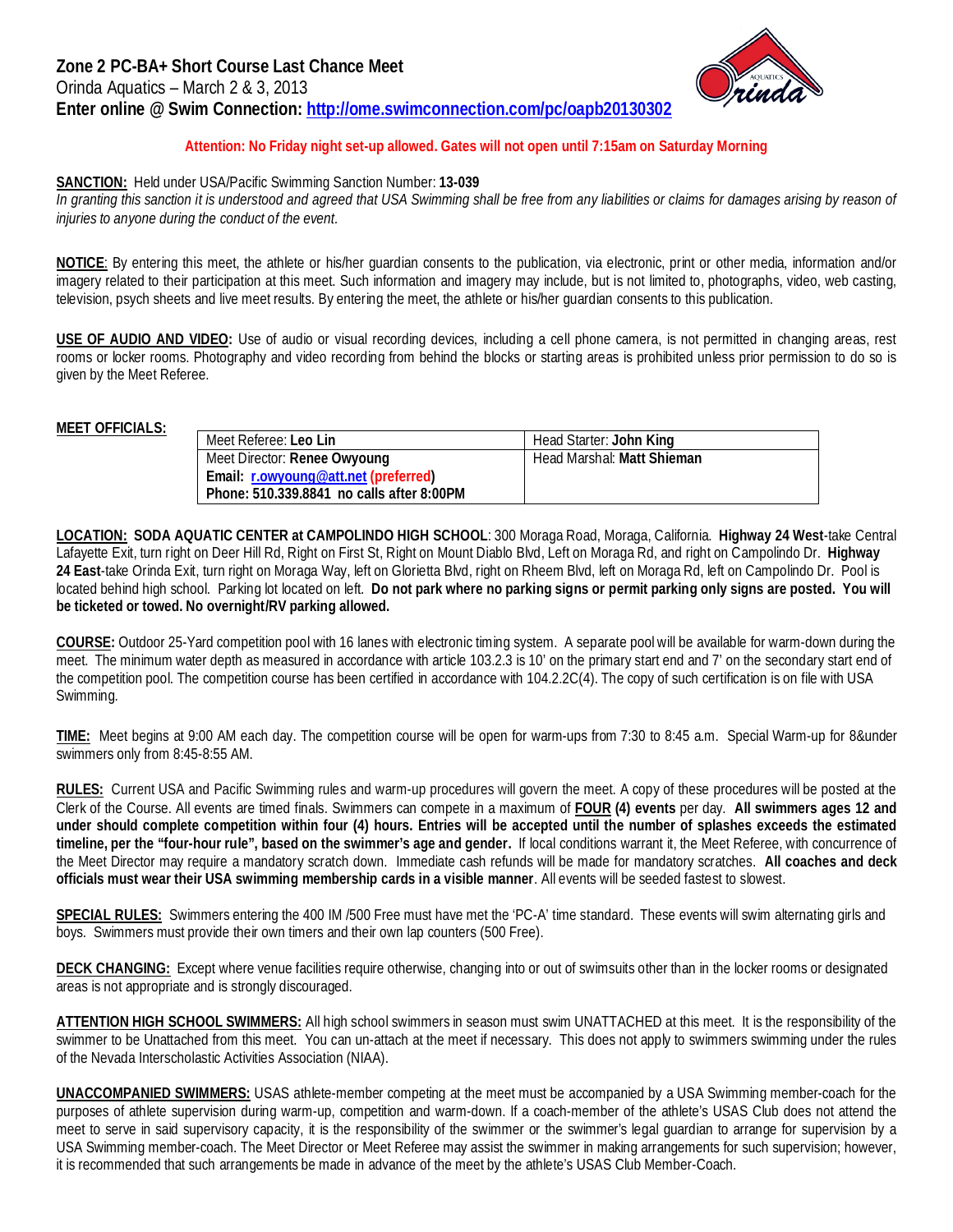**RACING STARTS:** Any swimmer entered in this meet, unaccompanied by a USA Swimming member coach, must be certified by a USA Swimming member coach as being proficient in performing a racing start or must start the race in the water. It is the responsibility of the swimmer or the swimmer's legal guardian to ensure compliance with this requirement.

**RESTRICTIONS:** Sale and use of alcoholic beverages and smoking and the use of other tobacco products is prohibited in all areas of the meet venue during the meet. Coaches, parents, siblings and officials may not use the pool. Glass containers of any kind are not allowed in pool area. All pets are prohibited in the pool area.

**ELIGIBILITY:** Swimmers must be current members of USA-S and enter their name and registration number on the meet entry card as shown on their Registration Card. All swimmer registrations will be checked against the SWIMS database and if found not to be registered, the Meet Director shall accept registration at the meet (a \$10 surcharge will be added to the regular registration fee). Duplicate registrations will be refunded by mail. **Meet is open to all qualified swimmers who have met the 'PC-B' time standards, except for the 400 IM and 500 Free, for which the swimmers must have met the "PC-A time standards.** Entry times submitted for this meet may be checked against a computer database and may be changed in accordance with Pacific Swimming Entry Time Verification Procedure. 'No Time' entries will not be accepted. A swimmer who qualifies for a 'PC-B' or better in a specific stroke and distance (e.g. LCM) will be considered qualified in the same stroke and distance in all courses (SCY/SCM). No time conversions will be accepted. ENTRY TIMES MUST HAVE BEEN MADE PRIOR TO February 20, 2013. Disabled swimmers are welcome to attend this meet and should contact the Meet Director or Meet Referee regarding special accommodations on entry times and seeding per Pacific Swimming policy. Swimmers 19 years of age and older may enter in the events for the 17-18 division, but may not receive awards and must have met the 17-18 time standards.

**CHECK-IN:** The meet will be deck seeded. Swimmers must check-in at the Clerk-of-Course. Close of check-in for all events shall be no more than 60 minutes before the estimated time of the start of the first heat of the event. No event shall be closed more than 30 minutes before the scheduled start of the session. Swimmers who do not check-in will not be allowed to compete in the event.

**SCRATCHES:** Swimmers entered in an individual event that have checked in for that event, must swim in the event unless they notify the clerk of the course before seeding for that event has begun. Failure to swim an event will result in being barred from their next individual event on that day or the next meet day, whichever is first. Exception: No penalty shall apply for failure to withdraw or compete in an individual event if the referee is notified in the event of illness or injury and accepts the proof thereof, or it is determined by the referee that the No-Show is caused by circumstances beyond the control of the swimmer.

**ENTRIES: Zone 2 entries postmarked or entered online by 11:59 p.m. on Monday, February 11th, 2013 will be given priority acceptance.** All entries from Zone 2, all other Pacific LSC Zones and other LSC's, either postmarked, entered online, or hand delivered by the entry deadline will be considered in the order that they were received.

## **Option 1 – Online Meet Entries**: Deadline by 11:59**, Wednesday, February 20th, 2013.**

Enter online at: **<http://swimconnection.com/pc/oapb20130302>** to receive immediate confirmation of acceptance via email. **The "billing information" email should be brought to the meet as proof of entry.** Online entry requires payment by credit card using the secure site. The cost of using Online Meet Entries is \$1 per swimmer plus 5% of the total entry fee. Please note that the processing fee is a separate fee from the entry fee. Online meet entry fees are paid to Swim Connection LLC. Use of this system is completely voluntary. Online Meet Entry is not required or expected by Pacific Swimming. **"No times" entries will not be accepted**.

**Option 2 – Surface Mail Entries:** Individual Consolidated Entry Forms must be completely filled out including best short course time or long course time for each event. If your qualifying time is in yards, enter a yard time and put a Y after the time. If the qualifying time is Short Course Meters, enter the SCM time and put an S after the time. If the qualifying time is in Long Course Meters enter the LCM time a put an L after the time. 'No Time' entries will not be accepted. Entries **must** be postmarked by midnight, **Monday, February 18th, 2013** or hand delivered, **no later than 6:00 PM, Wednesday, February 20th, 2013 to 6537 Liggett Drive Oakland, CA 94611**. NO LATE entries will be accepted. No Refunds will be made. No Faxed Entries. To confirm entry into the meet, include a self-addressed, stamped envelope or postcard with your entries**.** 

**Entry Fees:** \$2.75 per individual event, plus an \$8 per swimmer participation fee. A check for the total amount must accompany each entry. Checks should be made payable to Orinda Aquatics. There are no refunds. Entries will not be accepted unless accompanied with the full fee amount.

**ADMISSION:** Admission is free. A two-day program will be available for a reasonable cost.

**HOSPITALITY/SNACK BAR:** Lunches and refreshments will be provided for officials and coaches only. Timers will be served snacks and drinks. A snack bar will be available.

**AWARDS:** Awards will be given to top 8 finishers in the following age groups: 8&u, 9-10, 11-12, 13-14, 15-16 and 17-18 age groups. "A" medals will be awarded to "PC-B" level swimmers achieving a new "A" time regardless of place achieved in event. No awards will be given to swimmers age 19 years or older. All Individual awards must be picked up at the meet. No awards will be mailed or distributed after the meet.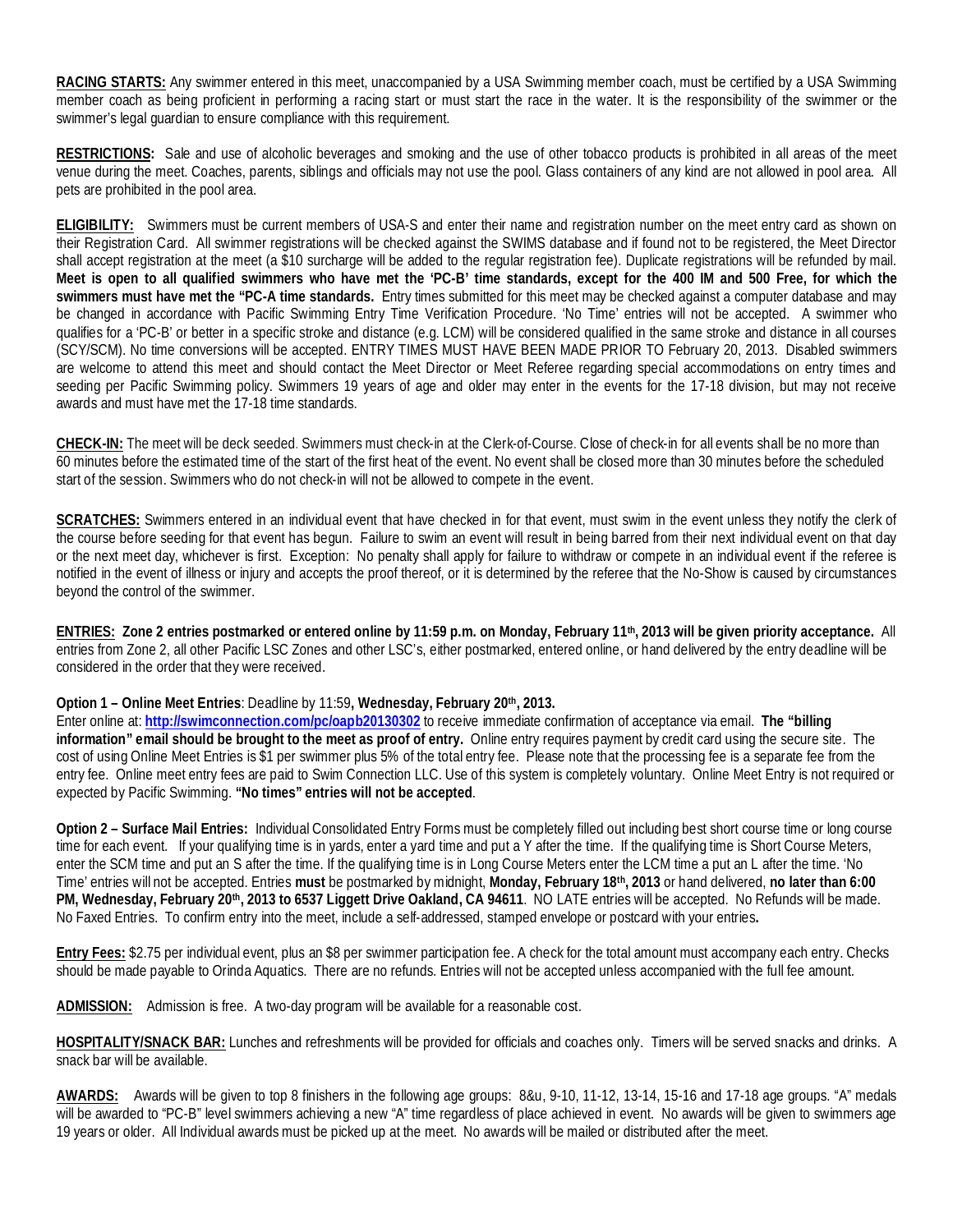**MINIMUM OFFICIALS RULE:** The Meet Referee shall conduct an inventory of Officials and shall compare the number of swimmers entered against the number of Officials that worked representing each team per day of the meet. Those teams who have not provided sufficient Officials in a day of the meet, in accordance with the table below, will be fined \$100 per missing Official per day.

| Number of swimmers entered in meet per team per day | Number of trained and carded officials |
|-----------------------------------------------------|----------------------------------------|
| $1-10$                                              |                                        |
| $11-25$                                             |                                        |
| $26 - 50$                                           |                                        |
| $51 - 75$                                           |                                        |
| 76-100                                              |                                        |
| 100 and up                                          | 4 and up (1 for every 20 swimmers)     |

|           |            | Event Summary - Saturday, March 2 |            |
|-----------|------------|-----------------------------------|------------|
| 8&under   | $9-10$     | $11-12$                           | 13&up      |
| 25 Free   | 200 Free   | 200 Free                          | 200 Free   |
| 50 Back   | 100 Breast | 100 Breast                        | 100 Breast |
| 25 Breast | 50 Back    | 50 Back                           | 200 Back   |
| 100 Free  | 100 Fly    | 200 Back                          | 100 Fly    |
| 100 IM    | 100 Free   | <b>100 Fly</b>                    | 100 Free   |
|           | 100 IM     | 100 Free                          | 400 IM*    |
|           |            | 100 IM                            |            |
|           |            | 400 IM*                           |            |

**\*Swimmers in the 400 IM must have met the 'PC-A" to be eligible to swim that event.**

|           |           | Event Summary - Sunday, March 3 |            |
|-----------|-----------|---------------------------------|------------|
| 8&under   | $9 - 10$  | 11-12                           | 13&up      |
| 25 Fly    | 200 IM    | 200 IM                          | 200 IM     |
| 50 Free   | 50 Free   | 50 Free                         | 50 Free    |
| 50 Breast | 50 Breast | 200 Breast                      | 200 Breast |
| 25 Back   | 100 Back  | 50 Breast                       | 100 Back   |
| 50 Fly    | 50 Fly    | 100 Back                        | 200 Fly    |
|           | 500 Free* | <b>50 Fly</b>                   | *500 Free  |
|           |           | <b>200 Fly</b>                  |            |
|           |           | 500 Free*                       |            |

**\*Swimmers in the 500 Free must have met the 'PC-A" to be eligible to swim that event.**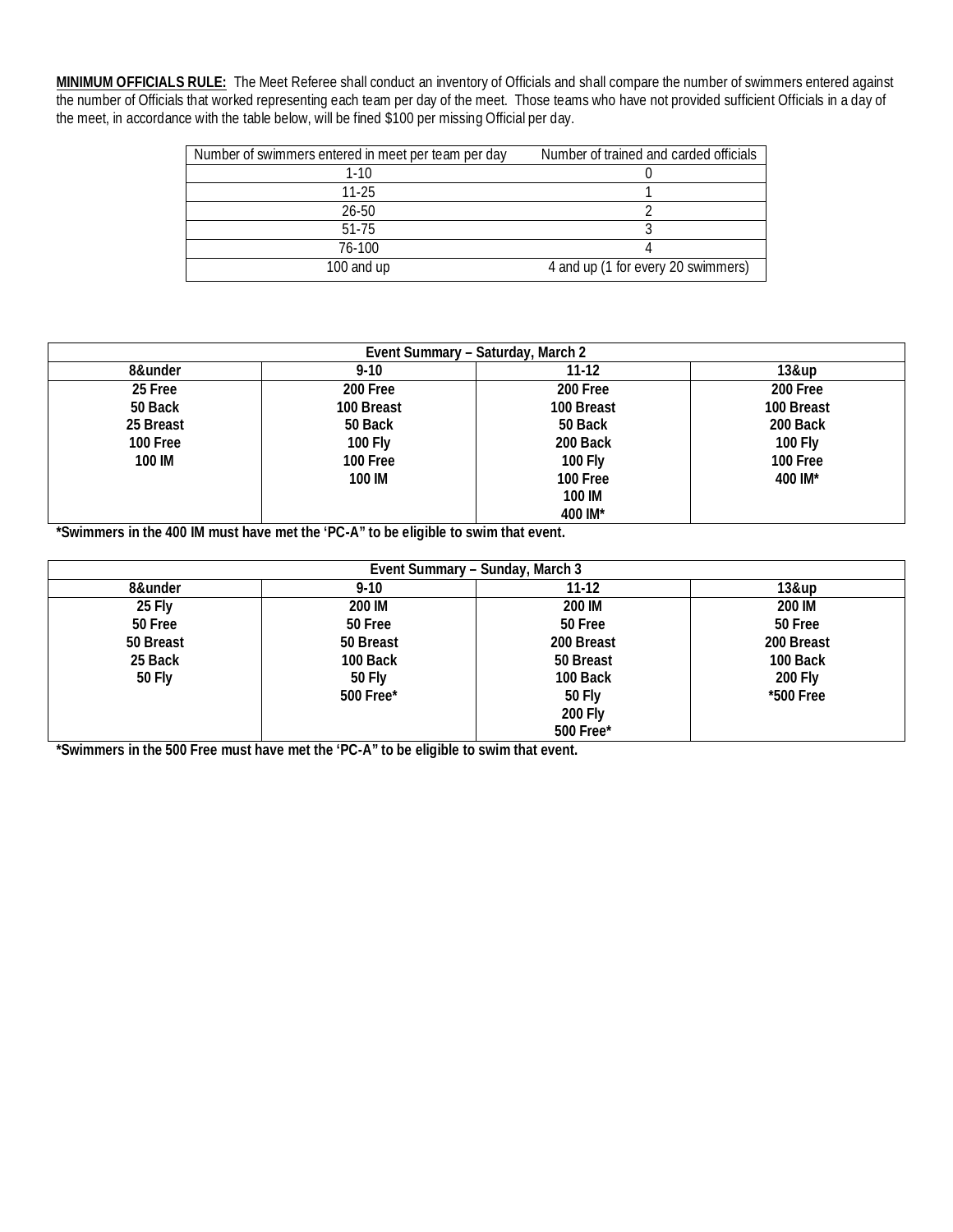| Girls<br>Event# | PC-B    | PC-A    | Event                                | PC-A    | $PC-B$  | <b>Boys</b><br>Event $#$ |  |
|-----------------|---------|---------|--------------------------------------|---------|---------|--------------------------|--|
| $\mathbf{1}$    | 2:46.29 | 2:31.09 | 11-12 200 Free                       | 2:31.29 | 2:46.49 | $\overline{2}$           |  |
|                 | 2:32.29 | 2:18.39 | 13&14 200 Free<br>2:13.39<br>2:26.79 |         |         |                          |  |
| 3               | 2:32.29 | 2:18.39 | 15-16 200 Free                       | 2:08.29 | 2:21.19 | 4                        |  |
|                 | 2:32.29 | 2:18.39 | 17-18 200 Free                       | 2:08.29 | 2:21.19 |                          |  |
| 5               | 3:11.09 | 2:53.69 | 9-10 200 Free                        | 2:53.69 | 3:11.09 | 6                        |  |
| $\overline{7}$  | 23.49   | 19.49   | 8&un 25 Free                         | 19.49   | 23.49   | 8                        |  |
| 9               | 1:37.69 | 1:28.79 | 11-12 100 Breast                     | 1:30.19 | 1:39.29 | 10                       |  |
| 11              | 1:52.29 | 1:42.09 | 9-10 100 Breast                      | 1:44.29 | 1:54.79 | 12                       |  |
|                 | 1:31.99 | 1:23.59 | 13-14 100 Breast                     | 1:19.59 | 1:27.49 |                          |  |
| 13              | 1:31.99 | 1:23.59 | 15-16 100 Breast                     | 1:17.49 | 1:25.29 | 14                       |  |
|                 | 1:31.99 | 1:23.59 | 17-18 100 Breast                     | 1:17.49 | 1:25.29 |                          |  |
| 15              | 40.39   | 36.69   | 11-12 50 Back                        | 37.29   | 41.09   | 16                       |  |
| 17              | 45.49   | 41.29   | 9-10 50 Back                         | 42.39   | 46.69   | 18                       |  |
|                 | 1:02.99 | 51.99   | 8&un 50 Back                         | 51.99   | 1:02.99 |                          |  |
| 19              | 3:07.59 | 2:50.49 | 11-12 200 Back                       | 2:50.49 | 3:07.59 | 20                       |  |
|                 | 2:54.19 | 2:38.29 | 13-14 200 Back                       | 2:40.19 | 2:56.29 |                          |  |
| 21              | 2:54.19 | 2:38.29 | 15-16 200 Back                       | 2:38.99 | 2:54.89 | 22                       |  |
|                 | 2:54.19 | 2:38.29 | 17-18 200 Back                       | 2:38.99 | 2:54.89 |                          |  |
| 23              | 31.49   | 25.99   | 8&un 25 Breast                       | 25.99   | 31.49   | 24                       |  |
| 25              | 1:41.99 | 1:32.79 | 9-10 100 Fly                         | 1:32.79 | 1:41.99 | 26                       |  |
| 27              | 1:26.59 | 1:18.69 | 11-12 100 Fly                        | 1:20.59 | 1:28.69 | 28                       |  |
|                 | 1:19.49 | 1:12.19 | 13-14 100 Fly                        | 1:09.09 | 1:16.09 |                          |  |
| 29              | 1:19.49 | 1:12.19 | 15-16 100 Fly                        | 1:05.89 | 1:12.49 | 30                       |  |
|                 | 1:19.49 | 1:12.19 | 17-18 100 Fly                        | 1:05.89 | 1:12.49 |                          |  |
| 31              | 1:25.69 | 1:17.89 | 9-10 100 Free                        | 1:17.89 | 1:25.69 | 32                       |  |
|                 | 2:00.99 | 1:39.99 | 8&un 100 Free                        | 1:39.99 | 2:00.99 |                          |  |
| 33              | 1:14.69 | 1:07.89 | 11-12 100 Free                       | 1:07.09 | 1:13.89 | 34                       |  |
|                 | 1:10.39 | 1:03.99 | 13-14 100 Free                       | 1:00.89 | 1:06.99 |                          |  |
| 35              | 1:10.39 | 1:03.99 | 15-16 100 Free                       | 58.29   | 1:04.19 | 36                       |  |
|                 | 1:10.39 | 1:03.99 | 17-18 100 Free                       | 58.29   | 1:04.19 |                          |  |
| 37              | 1:39.79 | 1:30.69 | 9-10 100 IM                          | 1:30.69 | 1:39.79 | 38                       |  |
|                 | 2:12.29 | 1:49.29 | 8&un 100 IM                          | 1:49.29 | 2:12.29 |                          |  |
| 39              | 1:27.09 | 1:19.09 | 11-12 100 IM                         | 1:19.79 | 1:27.79 | 40                       |  |
|                 |         | 6:00.29 | 11-12 400 IM*                        | 6:00.79 |         |                          |  |
| 41              |         | 5:40.49 | 13-14 400 IM*                        | 5:29.99 |         | 42                       |  |
|                 |         | 5:43.79 | 15-16 400 IM*                        | 5:28.09 |         |                          |  |
|                 |         | 5:43.79 | 17-18 400 IM*                        | 5:28.09 |         |                          |  |

Saturday Events List

\*Special Rules: 400 IM will swim fastest to slowest alternating girls and boys. Swimmers in the 400 IM must provide their own timers.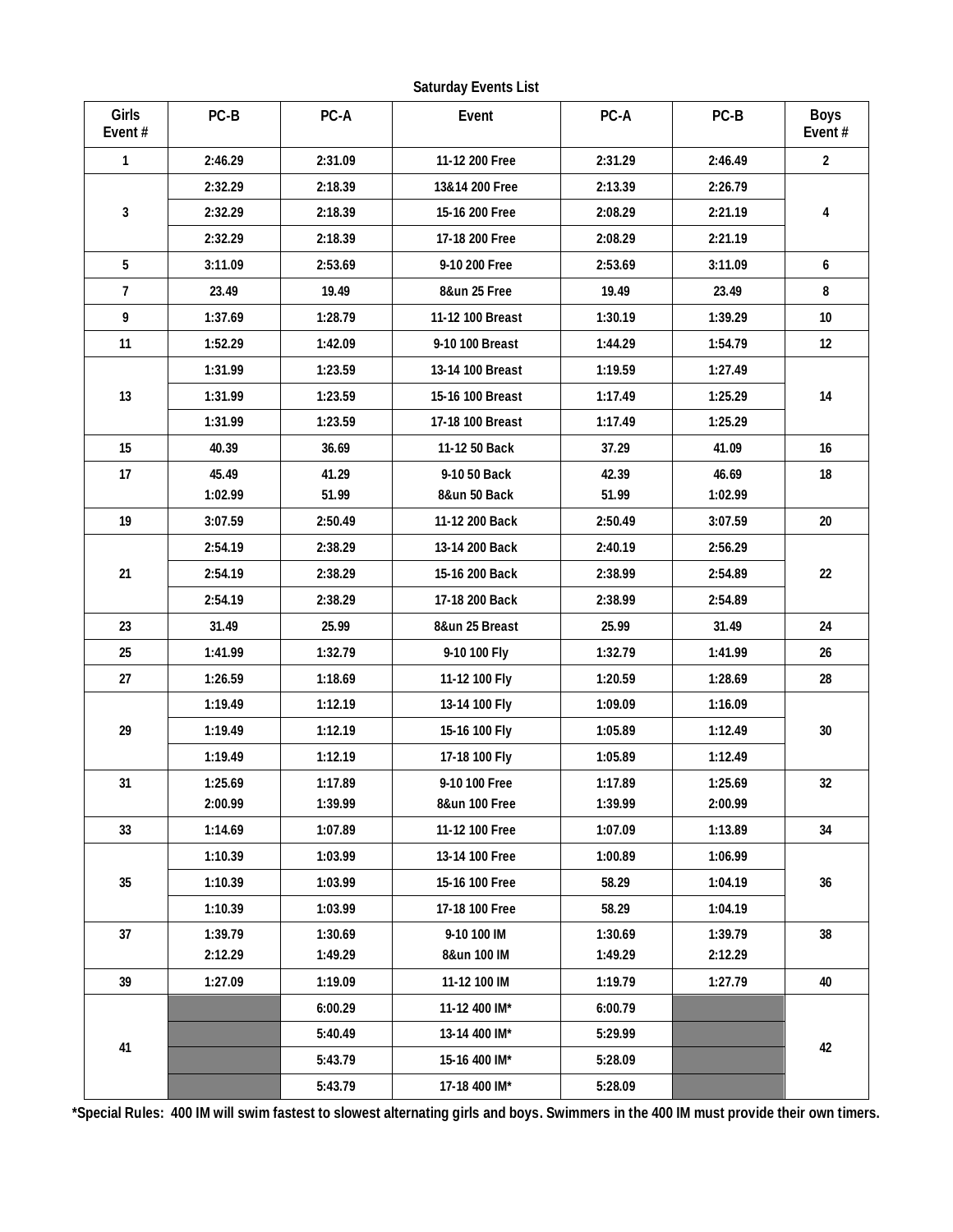**Sunday Events List**

| Girls<br>Event# | PC-B               | PC-A    | Event                   | PC-A    | PC-B    | Boys<br>Event# |
|-----------------|--------------------|---------|-------------------------|---------|---------|----------------|
| 43              | 3:06.19            | 2:49.19 | 11-12 200 IM            | 2:51.69 | 3:08.89 | 44             |
|                 | 2:54.09            | 2:38.19 | 13-14 200 IM            | 2:31.79 | 2:46.99 |                |
| 45              | 2:54.09            | 2:38.19 | 15-16 200 IM            | 2:26.79 | 2:41.49 | 46             |
|                 | 2:54.09            | 2:38.19 | 17-18 200 IM            | 2:26.79 | 2:41.49 |                |
| 47              | 3:31.79            | 3:12.49 | 9-10 200 IM             | 3:12.49 | 3:31.79 | 48             |
| 49              | 27.39              | 22.59   | 8&un 25 Fly             | 22.59   | 27.39   | 50             |
| 51              | 34.59              | 31.39   | 11-12 50 Free           | 30.79   | 33.89   | 52             |
|                 | 32.39              | 29.39   | 13-14 50 Free           | 27.89   | 30.69   |                |
| 53              | 32.39              | 29.39   | 15-16 50 Free           | 26.99   | 29.69   | 54             |
|                 | 32.39              | 29.39   | 17-18 50 Free           | 26.99   | 29.69   |                |
| 55              | 39.09              | 35.49   | 9-10 50 Free            | 35.49   | 38.99   | 56             |
|                 | 53.29              | 43.99   | 8&un 50 Free            | 43.99   | 53.29   |                |
| 57              | 3:30.19            | 3:11.09 | 11-12 200 Breast        | 3:11.39 | 3:30.59 | 58             |
|                 | 3:17.29            | 2:59.29 | 13-14 200 Breast        | 2:51.39 | 3:08.59 |                |
| 59              | 3:09.99            | 2:52.69 | 15-16 200 Breast        | 2:53.29 | 3:10.69 | 60             |
|                 | 3:09.99            | 2:52.69 | 17-18 200 Breast        | 2:53.29 | 3:10.69 |                |
| 61              | 52.29              | 47.49   | 9-10 50 Breast<br>47.49 |         | 52.19   | 62             |
|                 | 1:10.19            | 57.99   | 8&un 50 Breast          | 57.99   | 1:10.19 |                |
| 63              | 45.59              | 41.39   | 11-12 50 Breast         | 42.19   | 46.49   | 64             |
| 65              | 28.49              | 23.49   | 8&un 25 Back            | 23.49   | 28.49   | 66             |
| 67              | 1:39.19            | 1:30.19 | 9-10 100 Back           | 1:30.19 | 1:39.29 | 68             |
| 69              | 1:26.29            | 1:18.39 | 11-12 100 Back          | 1:19.79 | 1:27.79 | 70             |
|                 | 1:20.19            | 1:12.89 | 13-14 100 Back          | 1:10.39 | 1:17.49 |                |
| 71              | 1:20.09            | 1:12.79 | 15-16 100 Back          | 1:09.89 | 1:16.89 | 72             |
|                 | 1:12.79<br>1:20.09 |         | 17-18 100 Back          | 1:09.89 | 1:16.89 |                |
| 73              | 44,29              | 40.19   | 9-10 50 Fly             | 40.19   | 44.29   | 74             |
|                 | 1:06.59            | 54.99   | 8&un 50 Fly             | 54.99   | 1:06.59 |                |
| 75              | 38.49              | 34.99   | 11-12 50 Fly            | 35.59   | 39.05   | 76             |
|                 | 3:06.39            | 2:49.39 | 13-14 200 Fly           | 2:44.99 | 3:01.49 |                |
| 77              | 3:06.39            | 2:49.39 | 15-16 200 Fly           | 2:34.79 | 2:50.29 | 78             |
|                 | 3:06.39            | 2:49.39 | 17-18 200 Fly           | 2:34.79 | 2:50.29 |                |
| 79              | 3:13.59            | 2:55.99 | 11-12 200 Fly           | 3:06.99 | 3:25.69 | 80             |
|                 |                    | 7:41.99 | 9-10 500 Free*          | 7:41.99 |         |                |
|                 |                    | 6:30.49 | 11-12 500 Free*         | 6:28.29 |         |                |
| 81              |                    | 6:09.59 | 13-14 500 Free*         | 5:57.89 |         | 82             |
|                 |                    | 6:16.59 | 15-16 500 Free*         | 5:53.69 |         |                |
|                 |                    | 6:16.59 | 17-18 500 Free*         | 5:53.69 |         |                |

**\*Special Rules: 500 Free will swim fastest to slowest alternation girls and boys. Swimmers in the 500 Free must provide their own timers and lap counters.**